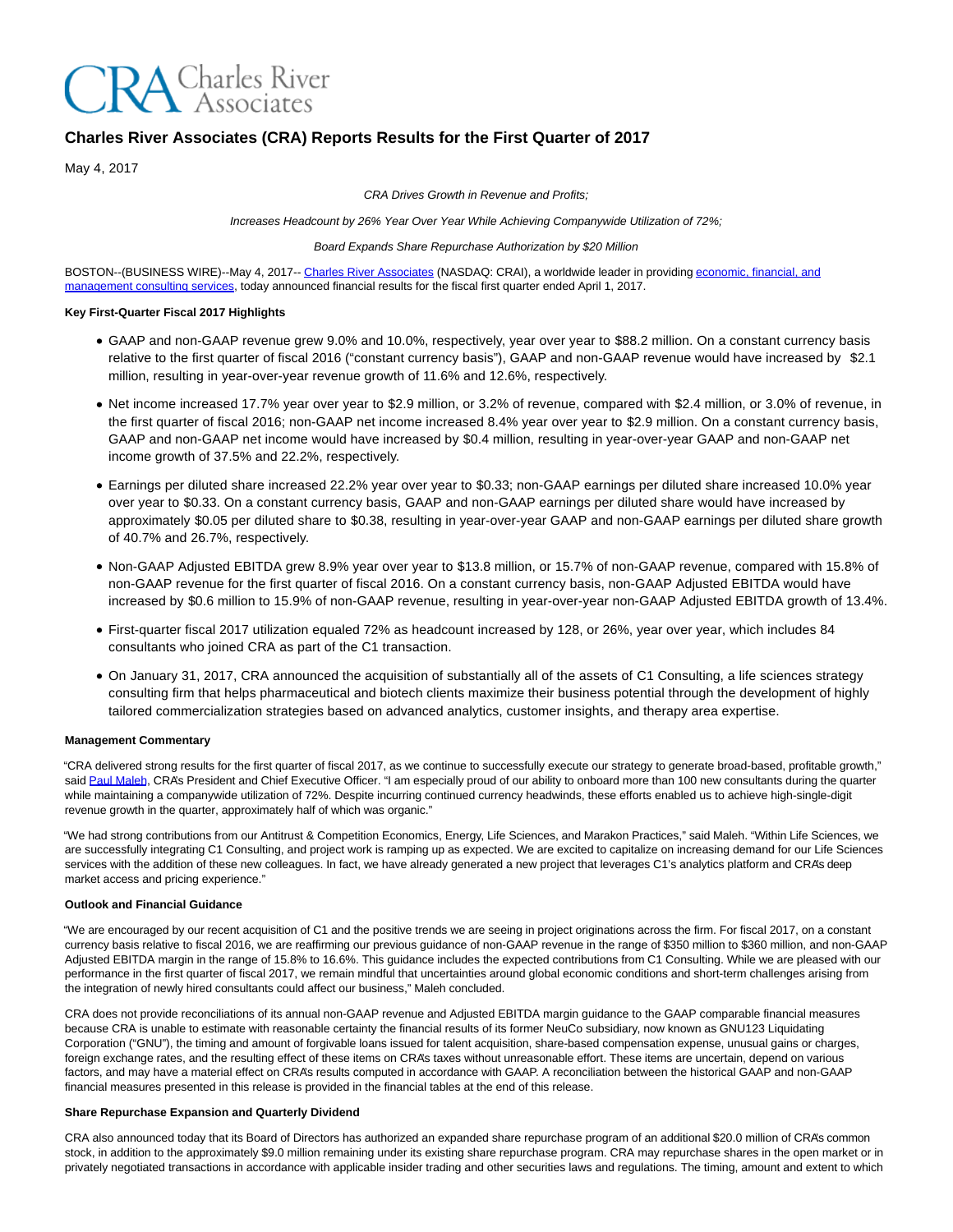CRA repurchases shares will depend upon market conditions and other factors it may consider in its sole discretion.

In connection with this expanded share repurchase program, CRA's Board of Directors has authorized the Company in its discretion to adopt a Rule 10b5-1 plan covering some or all of these repurchases. Any such plan would allow CRA to repurchase its shares at times when it otherwise might be prevented from doing so under insider trading laws or because of self-imposed trading blackout periods.

On May 3, 2017, CRA's Board of Directors declared a quarterly cash dividend of \$0.14 per common share, payable on June 16, 2017 to shareholders of record as of May 29, 2017. The Company expects to continue paying quarterly dividends, the declaration, timing and amounts of which remain subject to the discretion of CRA's Board of Directors.

# **Conference Call Information and Prepared CFO Remarks**

CRA will host a conference call this morning at 9:00 a.m. ET to discuss its first-quarter 2017 financial results. To listen to the live call, please visit the ["Investor](http://cts.businesswire.com/ct/CT?id=smartlink&url=http%3A%2F%2Fphx.corporate-ir.net%2Fphoenix.zhtml%3Fc%3D97435%26p%3Dirol-IRHome&esheet=51552948&newsitemid=20170504005730&lan=en-US&anchor=Investor+Relations&index=4&md5=1d35fe0ce42a765dd4eedf7d7db7e6ea) Relations" section of CRA's website at [http://www.crai.com,](http://cts.businesswire.com/ct/CT?id=smartlink&url=http%3A%2F%2Fwww.crai.com%2FDefault.aspx&esheet=51552948&newsitemid=20170504005730&lan=en-US&anchor=http%3A%2F%2Fwww.crai.com&index=5&md5=0be147fb5c5b1811d276ccf8985f49c2) or dial (877) 709-8155 or (201) 689-8881. A[n archived v](http://cts.businesswire.com/ct/CT?id=smartlink&url=http%3A%2F%2Fphx.corporate-ir.net%2Fphoenix.zhtml%3Fc%3D97435%26p%3Dirol-calendarpast&esheet=51552948&newsitemid=20170504005730&lan=en-US&anchor=archived&index=6&md5=5af54d530dff4e4ce796846cfcc9346f)ersion of the webcast will be available on CRA's website for one year.

In combination with this press release, CRA has posted prepared remarks by its CFO Chad Holmes under ["Conference Call Materials"](http://cts.businesswire.com/ct/CT?id=smartlink&url=http%3A%2F%2Fphx.corporate-ir.net%2Fphoenix.zhtml%3Fc%3D97435%26p%3Dirol-presentations&esheet=51552948&newsitemid=20170504005730&lan=en-US&anchor=Conference+Call+Materials&index=7&md5=856f902ac4af9b0a286072921db1ace2) in the " [Investor Relations"](http://cts.businesswire.com/ct/CT?id=smartlink&url=http%3A%2F%2Fphx.corporate-ir.net%2Fphoenix.zhtml%3Fc%3D97435%26p%3Dirol-IRHome&esheet=51552948&newsitemid=20170504005730&lan=en-US&anchor=Investor+Relations&index=8&md5=dae26ec9b74a9b35694ade5e5f2958b6) section on CRA's website at [http://www.crai.com.](http://cts.businesswire.com/ct/CT?id=smartlink&url=http%3A%2F%2Fwww.crai.com%2FDefault.aspx&esheet=51552948&newsitemid=20170504005730&lan=en-US&anchor=http%3A%2F%2Fwww.crai.com&index=9&md5=6a2294d22693b8376e405bf5d2ddfb05) These remarks are offered to provide the investment community with additional background on CRA's financial results prior to the start of the conference call.

#### **About Charles River Associates (CRA)**

Charles River Associates® is a global consulting firm specializing i[n economic, financial, and management consulting services.](http://cts.businesswire.com/ct/CT?id=smartlink&url=http%3A%2F%2Fwww.crai.com%2F&esheet=51552948&newsitemid=20170504005730&lan=en-US&anchor=economic%2C+financial%2C+and+management+consulting+services&index=10&md5=7d92aabfbe4ec84550492ee7df0318ef) CRA advises clients on economic and financial matters pertaining to litigation and regulatory proceedings, and guides corporations through critical business strategy and performancerelated issues. Since 1965, clients have engaged CRA for its unique combination of functional expertise and industry knowledge, and for its objective solutions to complex problems. Headquartered in Boston, CRA has offices throughout the world. Detailed information about Charles River Associates, a registered trade name of CRA International, Inc., is available at [www.crai.com.](http://cts.businesswire.com/ct/CT?id=smartlink&url=http%3A%2F%2Fwww.crai.com&esheet=51552948&newsitemid=20170504005730&lan=en-US&anchor=www.crai.com&index=11&md5=9ae56e35c97f2906c2f5313d31e34e93) Follow us o[n LinkedIn,](http://cts.businesswire.com/ct/CT?id=smartlink&url=https%3A%2F%2Fwww.linkedin.com%2Fcompany%2Fcharles-river-associates&esheet=51552948&newsitemid=20170504005730&lan=en-US&anchor=LinkedIn&index=12&md5=184e7a9204cf30045b25c9ef7c7a1b5c) [Twitter,](http://cts.businesswire.com/ct/CT?id=smartlink&url=https%3A%2F%2Ftwitter.com%2FNews_CRA&esheet=51552948&newsitemid=20170504005730&lan=en-US&anchor=Twitter&index=13&md5=b3ee4a6088f2ae629f13020acc5423cc) and [Facebook.](http://cts.businesswire.com/ct/CT?id=smartlink&url=https%3A%2F%2Fwww.facebook.com%2FCharlesRiverAssociates&esheet=51552948&newsitemid=20170504005730&lan=en-US&anchor=Facebook&index=14&md5=7043c925ca1f63585cc6860d22560179)

#### **NON-GAAP FINANCIAL MEASURES**

In addition to reporting its financial results in accordance with U.S. generally accepted accounting principles, or GAAP, CRA has also provided in this release non-GAAP financial information. CRA believes that the use of non-GAAP measures in addition to GAAP measures is a useful method of evaluating its results of operations. CRA believes that presenting its financial results excluding the results of GNU, certain non-cash and/or non-recurring charges, and the other items identified below, and including presentations of Adjusted EBITDA and comparisons on a constant currency basis, are important to investors and management because they are more indicative of CRA's ongoing operating results and financial condition. These non-GAAP financial measures should be considered in conjunction with, but not as a substitute for, the financial information presented in accordance with GAAP, and the results calculated in accordance with GAAP and reconciliations to those results should be carefully evaluated. The non-GAAP financial measures used by CRA may be calculated differently from, and therefore may not be comparable to, similarly titled measures used by other companies. Specifically, for full-year fiscal 2017 guidance, the first quarter of fiscal 2017 and the first quarter of fiscal 2016, CRA has excluded GNU's results. Also, in calculating "Adjusted EBITDA" from net income (loss) attributable to CRA for these fiscal periods and for purposes of the full-year fiscal 2017 guidance for Adjusted EBITDA margin, CRA has excluded net income (loss) attributable to noncontrolling interests (net of tax); interest expense, net; provision for income taxes; goodwill impairment charges; other income (expense), net; and the following non-cash expenses: depreciation and amortization, share-based compensation expenses, and amortization of forgivable loans.

Finally, CRA believes that fluctuations in foreign currency exchange rates can significantly affect its financial results. Therefore, CRA provides a constant currency presentation to supplement disclosures regarding its results of operations and performance. CRA calculates constant currency amounts by converting its applicable fiscal period local currency financial results using the prior fiscal year's corresponding period exchange rates. CRA has presented in this press release its GAAP and non-GAAP revenue, net income, earnings per diluted share, and Adjusted EBITDA, for the first quarter of fiscal 2017 on a constant currency basis relative to the first quarter of fiscal 2016, and its guidance for full-year fiscal 2017 non-GAAP revenue and Adjusted EBITDA margin on a constant currency basis relative to fiscal 2016.

### **SAFE HARBOR STATEMENT**

Statements in this press release concerning our future business, operating results and financial condition, including those concerning guidance on future non-GAAP revenue and non-GAAP Adjusted EBITDA margin, our capitalizing on the demand for our services, the implied continuation of any current strategy or trend, or our expectations regarding the payment of future quarterly dividends, and statements using the terms "expect" or similar expressions, are "forwardlooking" statements as defined in Section 21 of the Exchange Act. These statements are based upon our current expectations and various underlying assumptions. Although we believe there is a reasonable basis for these statements and assumptions, and these statements are expressed in good faith, these statements are subject to a number of additional factors and uncertainties. Our actual non-GAAP revenue and non-GAAP Adjusted EBITDA margin in fiscal 2017 on a constant currency basis relative to fiscal 2016 could differ materially from the guidance presented herein, and our actual performance and results may differ materially from the performance and results contained or implied by the other forward-looking statements made herein, due to many important factors. These factors include, but are not limited to, the possibility that the demand for our services may decline as a result of changes in general and industry specific economic conditions, the timing of engagements for our services, the effects of competitive services and pricing, our ability to attract and retain key employee or non-employee experts; the inability to integrate and utilize existing consultants and personnel; the decline or reduction in project work or activity; global economic conditions including less stable political and economic environments; foreign exchange rate fluctuations; unanticipated expenses and liabilities; risks inherent in international operations; changes in accounting standards, rules, and regulations; our ability to collect on forgivable loans should any become due; and professional and other legal liability. Additional risks and uncertainties are discussed in our periodic filings with the Securities and Exchange Commission under the heading "Risk Factors." The inclusion of such forward-looking information should not be regarded as our representation that the future events, plans, or expectations contemplated will be achieved. We undertake no obligation to update any forward-looking statements after the date of this press release, and we do not intend to do so.

#### **CRA INTERNATIONAL, INC.**

# **UNAUDITED CONDENSED CONSOLIDATED STATEMENTS OF OPERATIONS INCLUDING A RECONCILIATION TO NON-GAAP RESULTS FOR THE QUARTER ENDED APRIL 1, 2017 COMPARED TO THE QUARTER ENDED APRIL 2, 2016 (In thousands, except per share data)**

|             | Quarter Ended April 1, 2017   |  | Quarter Ended April 2, 2016 |             |                               |  |  |  |  |  |
|-------------|-------------------------------|--|-----------------------------|-------------|-------------------------------|--|--|--|--|--|
| <b>GAAP</b> | Adiustments Non-GAAP Non-GAAP |  | GAAP                        | <b>GAAP</b> | Adiustments Non-GAAP Non-GAAP |  |  |  |  |  |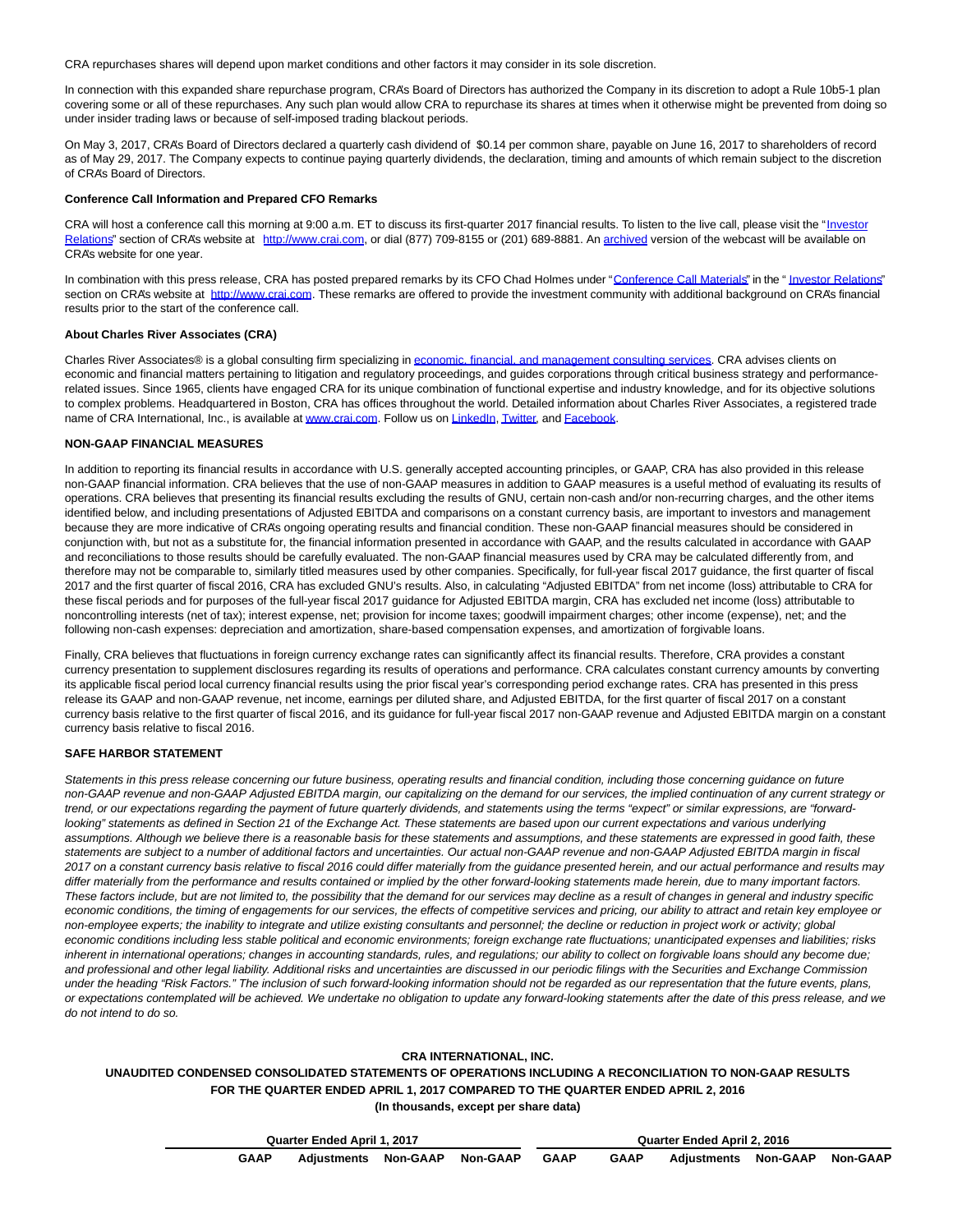|                                                                                                                      | <b>GAAP</b><br><b>Results</b> | $%$ of<br><b>Revenues</b> | to<br><b>GAAP</b><br><b>Results</b><br>(GNU) (1) |          | <b>Results</b> | $%$ of<br>Revenues | <b>Results</b>       | $%$ of<br><b>Revenues</b> | to<br><b>GAAP</b><br><b>Results</b><br>(GNU) (1) |          | <b>Results</b> | $%$ of<br>Revenues |
|----------------------------------------------------------------------------------------------------------------------|-------------------------------|---------------------------|--------------------------------------------------|----------|----------------|--------------------|----------------------|---------------------------|--------------------------------------------------|----------|----------------|--------------------|
| Revenues                                                                                                             | \$88,171                      | 100.0%                    | \$                                               | \$       | 88,171         | 100.0%             | \$80,912             | 100.0%                    | \$<br>737                                        |          | \$80,175       | 100.0%             |
| Costs of<br>services                                                                                                 | 62,581                        | 71.0%                     | $\overline{\phantom{a}}$                         |          | 62,581         | 71.0%              | 55,515               | 68.6%                     | 328                                              |          | 55,187         | 68.8%              |
| Gross profit                                                                                                         | 25,590                        | 29.0%                     | $\overline{\phantom{a}}$                         |          | 25,590         | 29.0%              | 25,397               | 31.4%                     | 409                                              |          | 24,988         | 31.2%              |
| Selling, general<br>and<br>administrative<br>expenses<br>Depreciation                                                | 18,716                        | 21.2%                     | 52                                               |          | 18,664         | 21.2%              | 19,221               | 23.8%                     | 822                                              |          | 18,399         | 22.9%              |
| and<br>amortization                                                                                                  | 1,963                         | 2.2%                      | $\overline{\phantom{a}}$                         |          | 1,963          | 2.2%               | 1,850                | 2.3%                      |                                                  |          | 1,850          | 2.3%               |
| Income (loss)                                                                                                        |                               |                           |                                                  |          |                |                    |                      |                           |                                                  |          |                |                    |
| from operations                                                                                                      | 4,911                         | 5.6%                      | (52)                                             |          | 4,963          | 5.6%               | 4,326                | 5.3%                      | (413)                                            |          | 4,739          | 5.9%               |
| Interest and<br>other expense,<br>net<br>Income (loss)                                                               | (303)                         | $-0.3%$                   |                                                  |          | (303)          | $-0.3%$            | (141)                | $-0.2%$                   | (7)                                              |          | (134)          | $-0.2%$            |
| before provision<br>for income<br>taxes and<br>noncontrolling                                                        |                               |                           |                                                  |          |                |                    |                      |                           |                                                  |          |                |                    |
| interest                                                                                                             | 4,608                         | 5.2%                      | (52)                                             |          | 4,660          | 5.3%               | 4,185                | 5.2%                      | (420)                                            |          | 4,605          | 5.7%               |
| Provision for                                                                                                        |                               | $-2.0%$                   | $\overline{\phantom{a}}$                         |          | (1,778)        | $-2.0%$            | (1,946)              | $-2.4%$                   |                                                  |          | (1,946)        | $-2.4%$            |
| income taxes<br>Net income                                                                                           | (1,778)                       |                           |                                                  |          |                |                    |                      |                           |                                                  |          |                |                    |
| (loss)<br>Net loss<br>attributable to<br>noncontrolling                                                              | 2,830                         | 3.2%                      | (52)                                             |          | 2,882          | 3.3%               | 2,239                | 2.8%                      | (420)                                            |          | 2,659          | 3.3%               |
| interests, net of<br>tax                                                                                             | 23                            | 0.0%                      | 23                                               |          |                | 0.0%               | 184                  | 0.2%                      | 184                                              |          |                | 0.0%               |
| Net income<br>(loss)<br>attributable to<br><b>CRA</b><br>International,<br>Inc.                                      | \$2,853                       | 3.2%                      | \$<br>(29)                                       | \$       | 2,882          | 3.3%               | \$2,423              | 3.0%                      | \$<br>(236)                                      | \$       | 2,659          | 3.3%               |
| Net Income per<br>share<br>attributable to<br><b>CRA</b><br>International,<br>Inc.<br><b>Basic</b><br><b>Diluted</b> | \$<br>0.34<br>\$<br>0.33      |                           |                                                  | \$<br>\$ | 0.34<br>0.33   |                    | \$<br>0.27<br>\$0.27 |                           |                                                  | \$<br>\$ | 0.30<br>0.30   |                    |
| Weighted<br>average<br>number of<br>shares<br>outstanding:<br><b>Basic</b><br>Diluted                                | 8,419<br>8,621                |                           |                                                  |          | 8,419<br>8,621 |                    | 8,871<br>8,927       |                           |                                                  |          | 8,871<br>8,927 |                    |

(1) These adjustments include activity related to GNU123 Liquidating Corporation ("GNU"), formerly known as CRA's majority owned subsidiary "NeuCo", in the Company's GAAP results. In April 2016, substantially all of GNU's assets were sold.

# **CRA INTERNATIONAL, INC. UNAUDITED ADJUSTED EBITDA INCLUDING A RECONCILIATION TO NON-GAAP ADJUSTED EBITDA FOR THE FISCAL QUARTER ENDED APRIL 1, 2017 COMPARED TO THE FISCAL QUARTER ENDED APRIL 2, 2016 (In thousands)**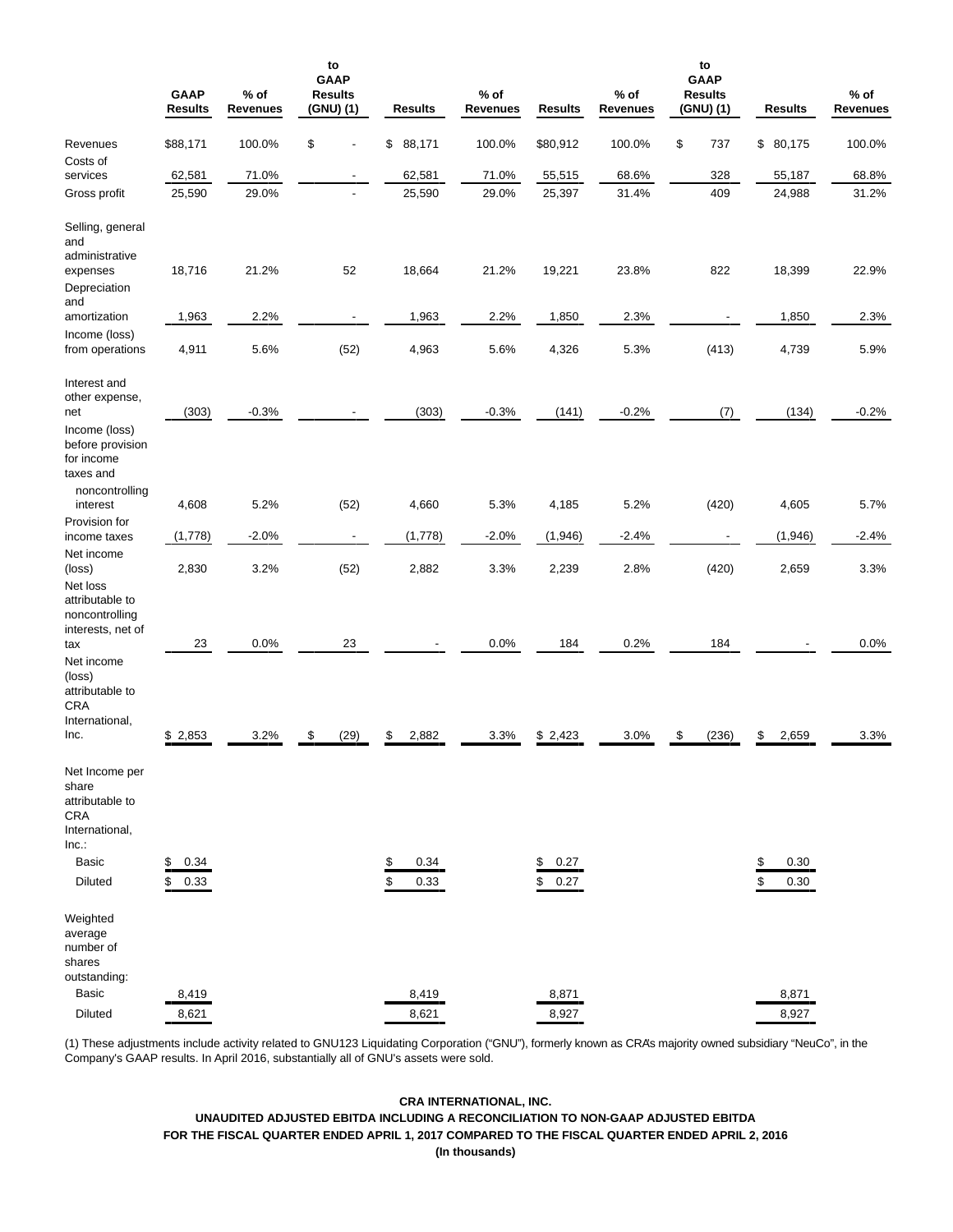|                                                                                 | <b>GAAP</b><br>Quarter<br><b>Ended</b><br>April 1,<br>2017 | <b>GAAP</b><br>$%$ of<br><b>Revenues</b> | <b>Adjustments</b><br>to<br><b>GAAP</b><br><b>Results</b><br>(GNU) (1) | <b>Non-GAAP</b><br>Quarter<br><b>Ended</b><br>April 1,<br>2017 | Non-GAAP<br>$%$ of<br><b>Revenues</b> | <b>GAAP</b><br>Quarter<br><b>Ended</b><br>April 2,<br>2016 | <b>GAAP</b><br>$%$ of<br><b>Revenues</b> | <b>Adjustments</b><br>to<br><b>GAAP</b><br><b>Results</b><br>(GNU)(1) | <b>Non-GAAP</b><br>Quarter<br><b>Ended</b><br>April 2,<br>2016 | <b>Non-GAAP</b><br>$%$ of<br><b>Revenues</b> |        |
|---------------------------------------------------------------------------------|------------------------------------------------------------|------------------------------------------|------------------------------------------------------------------------|----------------------------------------------------------------|---------------------------------------|------------------------------------------------------------|------------------------------------------|-----------------------------------------------------------------------|----------------------------------------------------------------|----------------------------------------------|--------|
| Revenues                                                                        | \$88,171                                                   |                                          | 100.0%                                                                 | \$                                                             | \$<br>88,171                          | 100.0%                                                     | \$80,912                                 | 100.0%                                                                | \$<br>737                                                      | \$<br>80,175                                 | 100.0% |
| Net income<br>(loss)<br>attributable to<br><b>CRA</b><br>International,<br>Inc. | \$2,853                                                    | 3.2%                                     | \$<br>(29)                                                             | \$<br>2,882                                                    | 3.3%                                  | \$2,423                                                    | 3.0%                                     | \$<br>(236)                                                           | \$<br>2,659                                                    | 3.3%                                         |        |
| Net loss<br>attributable to<br>noncontrolling<br>interests, net                 |                                                            |                                          |                                                                        |                                                                |                                       |                                                            |                                          |                                                                       |                                                                |                                              |        |
| of tax                                                                          | (23)                                                       | 0.0%                                     | (23)                                                                   |                                                                | 0.0%                                  | (184)                                                      | $-0.2%$                                  | (184)                                                                 |                                                                | 0.0%                                         |        |
| Net income<br>(loss)<br>Interest                                                | 2,830                                                      | 3.2%                                     | (52)                                                                   | 2,882                                                          | 3.3%                                  | 2,239                                                      | 2.8%                                     | (420)                                                                 | 2,659                                                          | 3.3%                                         |        |
| expense, net<br>Provision for                                                   | 112                                                        | 0.1%                                     |                                                                        | 112                                                            | 0.1%                                  | 107                                                        | 0.1%                                     | $\overline{7}$                                                        | 100                                                            | 0.1%                                         |        |
| income taxes<br>Depreciation<br>and                                             | 1,778                                                      | 2.0%                                     |                                                                        | 1,778                                                          | 2.0%                                  | 1,946                                                      | 2.4%                                     |                                                                       | 1,946                                                          | 2.4%                                         |        |
| amortization                                                                    | 1,963                                                      | 2.2%                                     |                                                                        | 1,963                                                          | 2.2%                                  | 1,850                                                      | 2.3%                                     |                                                                       | 1,850                                                          | 2.3%                                         |        |
| <b>EBITDA</b><br>Share-based<br>compensation                                    | 6,683                                                      | 7.6%                                     | (52)                                                                   | 6,735                                                          | 7.6%                                  | 6,142                                                      | 7.6%                                     | (413)                                                                 | 6,555                                                          | 8.2%                                         |        |
| expenses<br>Amortization<br>of forgivable                                       | 1,653                                                      | 1.9%                                     |                                                                        | 1,653                                                          | 1.9%                                  | 1,649                                                      | 2.0%                                     |                                                                       | 1,649                                                          | 2.1%                                         |        |
| loans<br>Other                                                                  | 5,243                                                      | 5.9%                                     |                                                                        | 5,243                                                          | 5.9%                                  | 4,454                                                      | 5.5%                                     |                                                                       | 4,454                                                          | 5.6%                                         |        |
| expense, net                                                                    | 191                                                        | 0.2%                                     |                                                                        | 191                                                            | 0.2%                                  | 34                                                         | 0.0%                                     |                                                                       | 34                                                             | 0.0%                                         |        |
| Adjusted<br><b>EBITDA</b>                                                       | \$13,770                                                   | 15.6%                                    | \$<br>(52)                                                             | \$<br>13,822                                                   | 15.7%                                 | \$12,279                                                   | 15.2%                                    | \$<br>(413)                                                           | \$<br>12,692                                                   | 15.8%                                        |        |

(1) These adjustments include activity related to GNU123 Liquidating Corporation ("GNU"), formerly known as CRA's majority owned subsidiary "NeuCo", in the Company's GAAP results. In April 2016, substantially all of GNU's assets were sold.

# **CRA INTERNATIONAL, INC. UNAUDITED CONDENSED CONSOLIDATED BALANCE SHEETS (In thousands)**

|                                       | April 1,<br>2017 | December 31,<br>2016 |
|---------------------------------------|------------------|----------------------|
| Assets                                |                  |                      |
| Cash and cash equivalents             | \$21,819         | \$<br>53,530         |
| Accounts receivable and unbilled, net | 104,604          | 91,789               |
| Other current assets                  | 23,666           | 25,192               |
| Total current assets                  | 150,089          | 170,511              |
| Property and equipment, net           | 36,246           | 36,381               |
| Goodwill and intangible assets, net   | 98,890           | 77,449               |
| Other assets                          | 36,995           | 39,301               |
| Total assets                          | \$322,220        | \$<br>323,642        |
| Liabilities and shareholders' equity  |                  |                      |
| <b>Current liabilities</b>            | 81,794<br>\$.    | \$<br>94,100         |
| Long-term liabilities                 | 25,119           | 21,659               |
| <b>Total liabilities</b>              | 106,913          | 115,759              |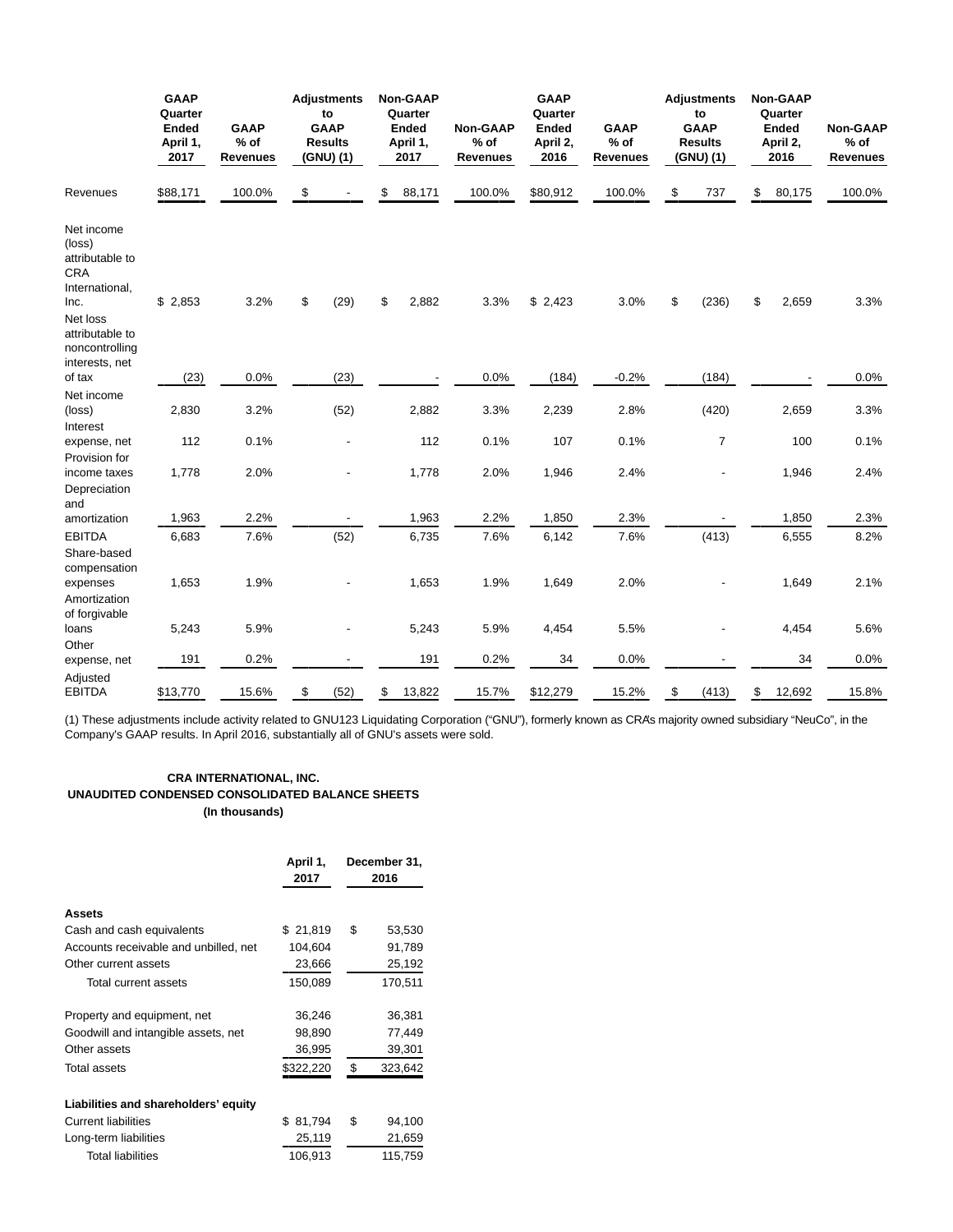| Total shareholders' equity                 | 215.307   | 207.883 |
|--------------------------------------------|-----------|---------|
| Total liabilities and shareholders' equity | \$322.220 | 323.642 |

# **CRA INTERNATIONAL, INC. UNAUDITED CONDENSED CONSOLIDATED STATEMENTS OF CASH FLOWS**

(In thousands)

|                                                                                 | <b>Quarter Ended</b><br>April 1,<br>2017 |           | Quarter Ended |                  |  |
|---------------------------------------------------------------------------------|------------------------------------------|-----------|---------------|------------------|--|
|                                                                                 |                                          |           |               | April 2,<br>2016 |  |
| Operating activities:                                                           |                                          |           |               |                  |  |
| Net income                                                                      | \$                                       | 2,830     | \$            | 2,239            |  |
| Adjustments to reconcile net income                                             |                                          |           |               |                  |  |
| to net cash used in operating activities, net of effect of acquired businesses: |                                          |           |               |                  |  |
| Non-cash items, net                                                             |                                          | 5,221     |               | 6,387            |  |
| Accounts receivable and unbilled services                                       |                                          | (9,596)   |               | (2,941)          |  |
| Working capital items, net                                                      |                                          | (18, 826) |               | (15, 645)        |  |
| Net cash used in operating activities                                           |                                          | (20, 371) |               | (9,960)          |  |
| Investing activities:                                                           |                                          |           |               |                  |  |
| Consideration relating to acquisitions, net                                     |                                          | (16, 163) |               |                  |  |
| Purchase of property and equipment                                              |                                          | (823)     |               | (5,073)          |  |
| Net cash used in investing activities                                           |                                          | (16,986)  |               | (5,073)          |  |
| Financing activities:                                                           |                                          |           |               |                  |  |
| Issuance of common stock, principally stock option exercises                    |                                          | 1,266     |               |                  |  |
| Payments on notes payable                                                       |                                          |           |               | (75)             |  |
| Borrowings under line of credit                                                 |                                          | 6,000     |               |                  |  |
| Cash paid on dividend equivalents                                               |                                          | (24)      |               |                  |  |
| Cash dividend paid to shareholders                                              |                                          | (1, 188)  |               |                  |  |
| Excess tax benefits from share based compensation                               |                                          |           |               | 32               |  |
| Tax withholding payments reimbursed by restricted shares                        |                                          | (703)     |               | (490)            |  |
| Repurchase of common stock                                                      |                                          |           |               | (296)            |  |
| Net cash provided by (used in) financing activities                             |                                          | 5,351     |               | (829)            |  |
| Effect of foreign exchange rates on cash and cash equivalents                   |                                          | 295       |               | 304              |  |
| Net decrease in cash and cash equivalents                                       |                                          | (31, 711) |               | (15, 558)        |  |
| Cash and cash equivalents at beginning of period                                |                                          | 53,530    |               | 38,139           |  |
|                                                                                 |                                          |           |               |                  |  |
| Cash and cash equivalents at end of period                                      | \$                                       | 21,819    | \$            | 22,581           |  |
| Noncash investing and financing activities:                                     |                                          |           |               |                  |  |
| Issuance of common stock for acquired business                                  | \$                                       | 3,000     | \$            |                  |  |
| Purchases of property and equipment not yet paid for                            | \$                                       | 512       | \$            | 2,022            |  |
| Purchases of property and equipment paid by a third party                       | \$                                       | 153       | \$            |                  |  |
| Supplemental cash flow information:                                             |                                          |           |               |                  |  |
| Cash paid for income taxes                                                      | \$                                       | 281       | \$            | 281              |  |
| Cash paid for interest                                                          | \$                                       | 78        | \$            | 155              |  |

View source version on businesswire.com[: http://www.businesswire.com/news/home/20170504005730/en/](http://www.businesswire.com/news/home/20170504005730/en/)

Source: Charles River Associates

Charles River Associates Chad Holmes, 312-377-2322 Chief Financial Officer or Sharon Merrill Associates, Inc.